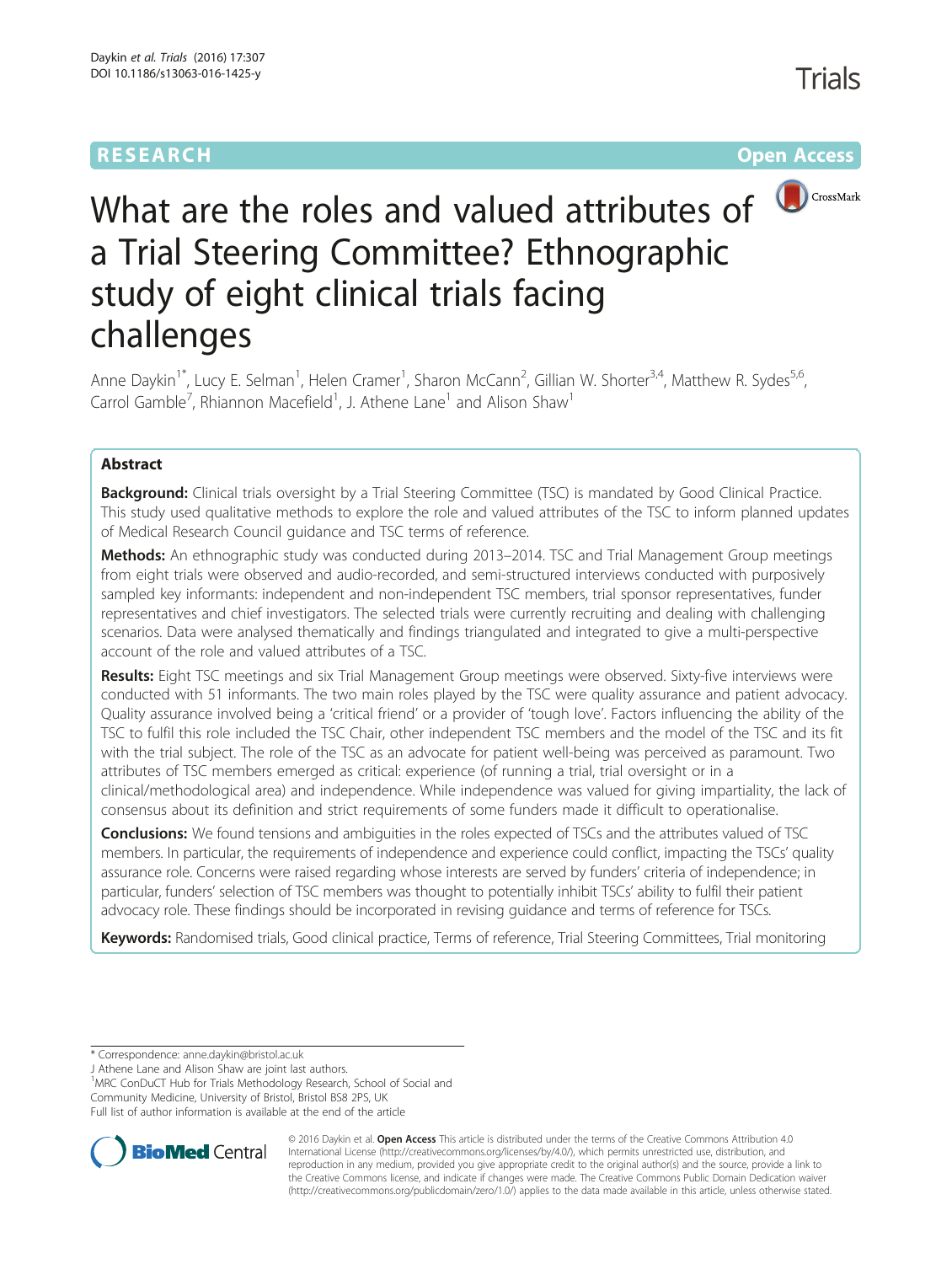# Background

Good oversight of late-phase randomised controlled trials (RCTs) is part of the quality assurance process. While there is acknowledged variation in oversight practice within the UK and internationally [\[1](#page-12-0)], the UK Medical Research Council (MRC) Guidelines for Good Clinical Practice (1998) recommend that trial oversight should include an element of expert advice that is independent of the Chief Investigator (CI) and host institution involved [\[2\]](#page-12-0). This oversight is usually provided by a Trial Steering Committee (TSC).

In the tripartite trial oversight structure recommended by the MRC, the role of the TSC is to act as an executive body providing overall supervision of the trial [[2\]](#page-12-0). The TSC considers the recommendations made by the Data Monitoring Committee (DMC), which reviews safety and efficacy data and steers the Trial Management Group (TMG) responsible for the day-to-day delivery and conduct of the trial. TSCs are expected to monitor and supervise the progress of the trial, review information from other sources (such as related trials), communicate the progress of the trial to relevant parties (such as sponsors and funders) and advise on publicity and presentation of all aspects of the trial [[2\]](#page-12-0). The inclusion in TSCs of members who are independent of both the trial and its TMG is seen as critical in avoiding real or perceived conflict of interest or bias [\[3](#page-12-0)] and protecting both trial participants and CIs [[4](#page-12-0)]. The MRC recommends that membership of a TSC should include the CI, who is regarded as being nonindependent of the trial, an independent Chair and no fewer than two other independent members [\[2](#page-12-0)]. While non-independent members of the trial team can attend TSC meetings, their role is solely to provide information and clarification to independent TSC members.

However, there are apparent inconsistencies or ambiguities in some of the guidance related to TSCs. According to the MRC's Guidelines for Good Clinical Practice, for example, the TSC prioritises the rights, safety and wellbeing of the trial participants over the interests of science and society [[2\]](#page-12-0), yet its more recent guidance specifies that trial supervision by the TSC is on behalf of the trial Sponsor and trial Funder [\[4\]](#page-12-0). Definitions of 'independence' as it applies to trial oversight also vary. These include "not involved directly in the trial other than as a member of the TSC" [\[1](#page-12-0)], "independent of the investigators, their employing organisations, funders and sponsors" [[4\]](#page-12-0) and having no stock ownership in any pharmaceutical company involved, no frequent speaking engagements on behalf of the intervention, no emotional involvement in the running of the trial and not being employed in the same workplace as major members of the trial team [\[3\]](#page-12-0).

Previous qualitative research in the DAMOCLES project examined the role of DMCs in overseeing trial data collection procedures and advising TSCs [[5](#page-12-0)], resulting in the now widely used 2005 charter for DMCs [[6](#page-12-0), [7](#page-12-0)]. However, little attention has been given to the role and function of TSCs and how guidance on TSCs such as that produced by the MRC is applied within trial oversight [[7\]](#page-12-0). Two recent studies have begun to consider these questions [\[1](#page-12-0), [7, 8](#page-12-0)]. A quantitative survey of 38 UK clinical trials units [\[7](#page-12-0)] found that greater clarity is needed regarding the relationship between a TSC and the trial funder or sponsor and the extent of independence required from TSC members. Similarly, the report of Harman et al. of an expert panel review on the role and function of TSCs suggests that the nature of TSCs' independence, the manner in which TSC members should be appointed and to whom a TSC is responsible are unclear [[8\]](#page-12-0). These study designs, however, did not allow in-depth exploration of the role of TSCs in practice. To complement these studies and inform future revisions of MRC guidance and TSC terms of reference, we aimed to explore the role and valued attributes of TSCs using a multi-perspective ethnographic design.

## Methods

A cross-sectional ethnographic study was conducted, using non-participant observation and interviews to explore the role and value of TSCs. Findings from observation of TSC and TMG meetings were triangulated and integrated with findings from interviews with independent and non-independent TSC members, trial sponsors, funders and CIs to give a rich, multi-perspective account. Our research is situated within a post-positivist, minimally realist paradigm appropriate to applied health services research [[9\]](#page-12-0).

## Sample and setting

Based on the research team's experience and expertise in trials, we hypothesised that the role and value of TSCs would be more clearly articulated in TSCs dealing with challenging scenarios than in other trials. We therefore included trials if they were currently experiencing a difficulty, e.g. recruitment issues, protocol amendments or deviations, participating centres experiencing problems, early release of safety data, early publishing of data or recommendations from the DMC to stop recruitment. A second inclusion criterion was having a TSC meeting planned within the study period (March 2013 – January 2014).

Eight randomised trials meeting the criteria were purposively selected to represent a range of clinical topics (e.g. elderly care, cancer, mental health), healthcare settings (primary and secondary care), interventions (e.g. pharmaceutical and psychological) and oversight committee structures (e.g. dedicated TSC serving one trial or 'umbrella' TSC overseeing several trials). The sample size of eight was chosen to enable in-depth fieldwork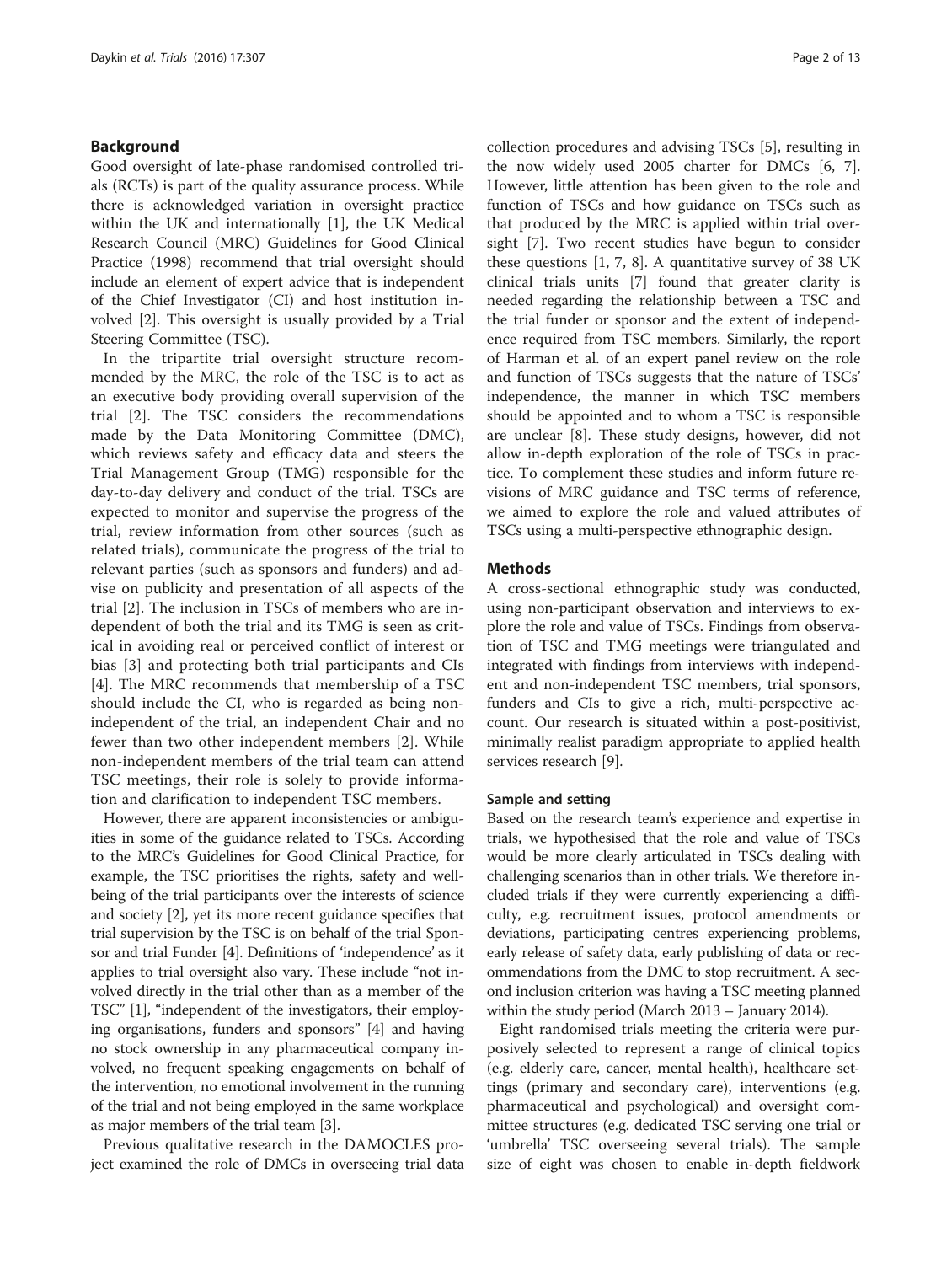and analysis across a diverse range of trials. Trials were identified through the UKCRC Registered Clinical Trials Unit Network [\[10](#page-12-0)] and a major UK funder of trials. The CTU Network nominated trials and approached trial Chief Investigators (CIs) to invite inclusion of their trial. In addition, the funder identified trials facing difficulties and contacted the CIs with invitations to participate. CIs interested in their trial being included contacted the research team directly.

Purposive sampling was used to select independent and non-independent TSC members with differing perspectives on and involvement in the selected trials. Independent TSC members included TSC Chairs and nonindependent members included TMG members. Data collection continued for each trial until data saturation was reached; i.e. no new themes emerged during data analysis [[11\]](#page-12-0). Supplementary interviews were conducted with a purposive selection of trial funder and sponsor representatives and CIs with experience of other challenging trials to gain wider perspectives.

# Data collection

All observational and interview data were collected by the same researcher (AD), a qualitative researcher experienced in health services research.

# Observational data

One TSC meeting was attended, observed and audiorecorded for each trial, with prior consent from TSC members. In addition, to provide a context for discussions within TSC meetings, the researcher attended, observed and audio-recorded relevant TMG meetings during the study period. Detailed field notes were taken during and after the meetings, guided by a standardised observation schedule.

#### Interviews

TSC members were invited for interview by the relevant trial CI or by the researcher approaching them directly at meetings. Interviews were conducted before or after the TSC meeting depending on participant availability and preference. Supplementary interviews were conducted with funder, sponsor and CI representatives known to have differing opinions regarding the role and value of TSCs, identified via snowball sampling [[12\]](#page-12-0). All interviews were conducted either face-to-face or by telephone, depending on participant preference, and were recorded and transcribed verbatim.

The semi-structured interview topic guides, formulated on the basis of the literature regarding trial oversight and the research team's expertise, are summarised in Table 1.

Table 1 Interview topic guides

| Participant<br>group            | Topics discussed in interviews                                                                                                                                                                                                                                                                                                                                                                                                                                                                              |
|---------------------------------|-------------------------------------------------------------------------------------------------------------------------------------------------------------------------------------------------------------------------------------------------------------------------------------------------------------------------------------------------------------------------------------------------------------------------------------------------------------------------------------------------------------|
| Chief<br>Investigator           | The trial: History of the trial, details of the trial, current<br>stage, successes, current and anticipated challenges                                                                                                                                                                                                                                                                                                                                                                                      |
| TSC Chair                       | The TSC: Frequency of meetings, composition of TSC,<br>reasons for selecting members, how Chair was selected<br>and role in meetings, nature of the group's decision-<br>making and members' involvement, examples of<br>actioned group recommendations, impact of TSC,<br>communication between TSC and TMG, relationship of<br>and communication between TSC and other trial<br>oversight committees, aspects of TSC that could be<br>improved, recommendations for other trials regarding<br>role of TSC |
| TSC members                     | The trial: History of participation in the TSC, views<br>regarding composition of the group and frequency of<br>meetings, relationships with other members, value of<br>TSC meetings, TSC's role in decisions regarding trial,<br>relationship of and communication between TSC, TMG<br>and other trial oversight committees                                                                                                                                                                                |
|                                 | TSC meetings: Meeting organisation, Chair and<br>leadership of meeting, communication during meeting,<br>process of decision-making (positive aspects and<br>challenges/difficulties, own and others' contributions to<br>decision-making), process of agreeing and assigning<br>actions, communication of actions to other groups/trial<br>personnel, how future TSC meetings could be<br>improved                                                                                                         |
| Trial funder<br>representatives | Funders' expectations and views of TSCs, process of<br>selecting TSC, examples of TSC working well, examples<br>where TSCs haven't worked well, different models of<br>TSCs, role of TSC Chair, role of Patient and Public<br>Involvement (PPI), role of the trial funder, regulatory<br>bodies, recommendations regarding TSCs                                                                                                                                                                             |
| Sponsor<br>representatives      | Sponsors' expectations and views of TSCs, role of<br>sponsor in trial, responsibilities of sponsor, relationship<br>between sponsor, TSC and funder, challenges faced by<br>trials, qualities of a TSC Chair, decision-making by a TSC,<br>value of TSCs                                                                                                                                                                                                                                                    |

## Data analysis and rigour

Observational data (meeting recordings and field notes) and interview data were analysed using thematic analysis [[13\]](#page-12-0). A preliminary analysis was conducted by the primary researcher (AD) alongside data collection, to enable data gathered earlier on to inform subsequent data collection. Through a combination of deductive line-byline coding, based on the research aims, and inductive analysis, an initial coding framework was developed using techniques of constant comparison [\[14](#page-12-0)]. Members of the research team (AS, AL, SM, GS and HC) read and independently coded a sub-set of interview and meeting transcripts and met monthly to review data analysis and emerging findings. During the meetings the coding frame was refined into broader categories and higherlevel recurring themes, and data within themes were scrutinised for disconfirming and confirming perspectives. Finally, a narrative summary of the findings which integrated data from the interviews and observations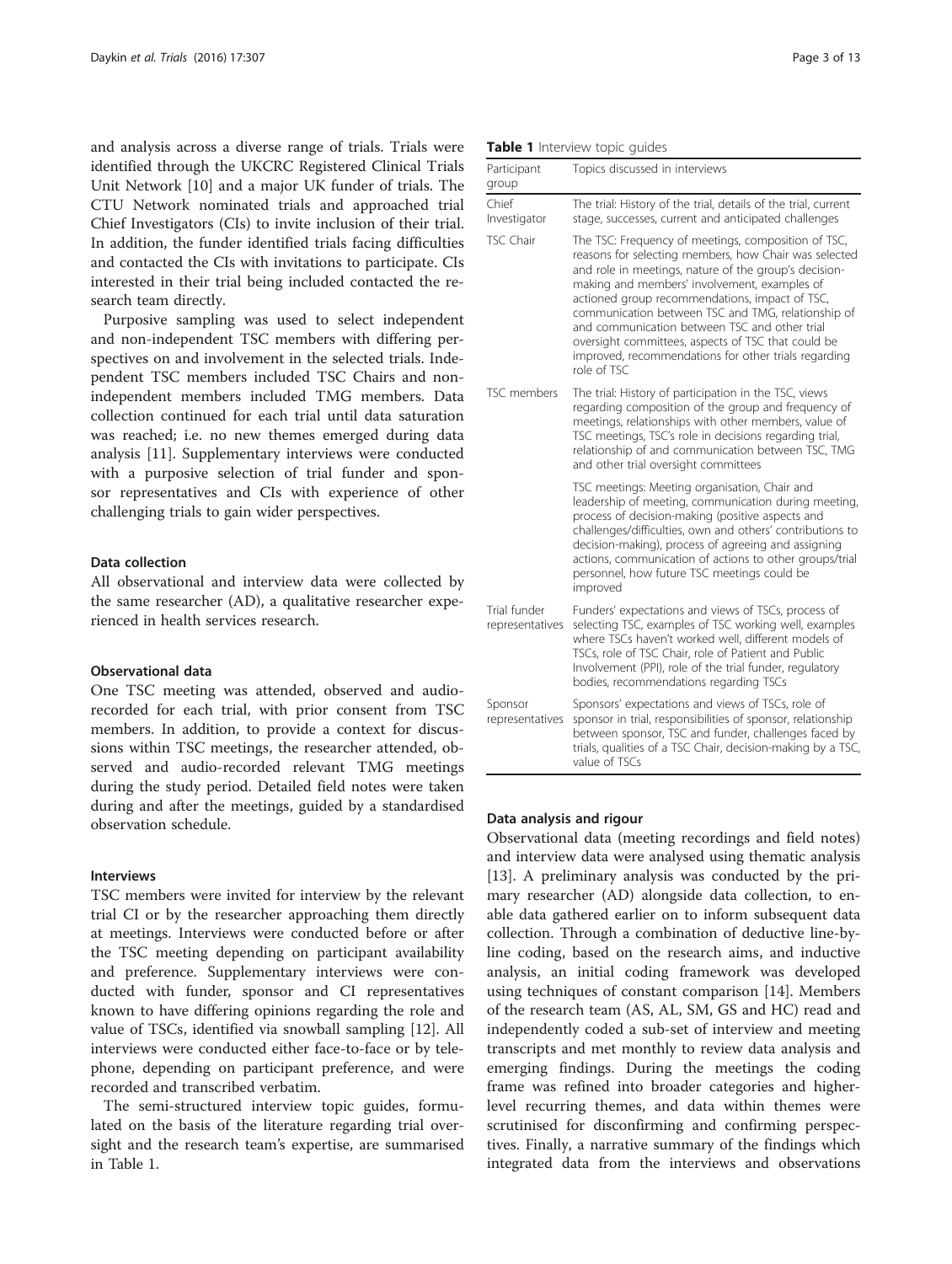was constructed (LS, AD). Triangulation attended to areas of divergence and convergence in the datasets and the different perspectives represented.

The research team represents a range of disciplines and expertise: qualitative health researchers, trial methodologists, statisticians and social scientists with backgrounds in psychology, anthropology and health services research. Several team members had experience of being on TSCs and were known to some of the participants; however, the researcher who collected data had no prior relationships with the participants. One of the informants interviewed was a member of the study team and is a co-author on this paper, but was not involved in data analysis or interpretation. Reflexivity was fostered by the researcher taking detailed field notes on the research process [\[15](#page-12-0)] and group discussion of the context of knowledge construction at the monthly team meetings [[16](#page-12-0)]. Data analysis was managed in NVivo v.10, which helped ensure auditability [[17](#page-12-0)].

In presenting findings, data have been anonymised to protect confidentiality. ID codes and trial number are used to identify quotes from interviews. Observational data from meeting recordings and field notes are dated, stating trial number.

#### Results

Eight trials participated, all of which were currently recruiting. Six eligible trials were approached via the CTU Network; the CI of one of these refused to participate, as the Chair of the TSC did not want observers at their first ever meeting, in which building relationships was key. The five other trials participated. In addition, of the 32 trial CIs contacted by the funder, five contacted the researchers regarding the study. To fulfil our recruitment target of eight trials, three of these were purposively selected to participate.

We observed and audio-recorded eight TSC meetings and six TMG meetings, totalling 14 hours, 45 minutes. Meetings ranged from 40 minutes to 2 hours in length. We conducted 65 interviews with 51 individuals, who were either members of the eight trials' TSCs or TMGs or were other relevant informants working in this field (Table [2](#page-4-0)). No one approached refused to be interviewed. Interviews ranged from 19 minutes to 2 hours, 28 minutes (mean 58 minutes). The median number of interviews per trial was 10, range 6–11. The ratio of independent to nonindependent members of TSCs interviewed for each trial ranged from 1:2 to 1:6.

Two main themes with sub-themes emerged: the role of the TSC (quality assurance and patient advocacy) and valued attributes of TSC members (experience and independence).

# Roles of the TSC: scientific quality assurance and patient advocacy

#### Scientific quality assurance

The overall role of the TSC was defined in terms of assuring the rigour and quality of trials; for example, giving "an independent and knowledgeable view" (05, Sponsor representative, trials 1 and 2) of trial progress to guide the trial towards analysis and publication. Participants reported that to fulfil this role, the TSC had to be able to objectively criticise the trial and hold the trial team to account while also providing support and ensuring criticism is constructive. Several interviewees (47, Funder representative; 40, Senior trial manager, trial 7; 39, CTU Director, trial 7) used the phrase 'critical friend' to describe this role, while others emphasised the criticising or challenging component of the role; 20, TMG member, trial 4) labelled it 'tough love' (Table [3](#page-5-0)). One TSC Chair (42, trial 8) saw the primary and ethically correct role of an independent TSC as that of a 'critical advisor' who would be willing to be a 'non-friend' and give unpalatable advice when a trial faces difficulties.

During observations of TSC meetings, the central role of the Chair in enabling the TSC to fulfil its quality assurance role was evident. The TSC Chair of trial 3, for example, seemed to have less control of the proceedings compared with other Chairs, taking the CI's "enthusiastic, optimistic" projections of recruitment at face value and skipping items on the agenda to save time, which meant key members of the trial team were not given a voice (field notes, TSC meeting trial 3). In contrast, the Chair of trial 8 (42, quoted in Table [3\)](#page-5-0) dealt with challenges encountered during the trial by "giving timeframes to see improvements" as well as advising about possible solutions (field notes, TSC meeting trial 8).

However, independent members other than the Chair also played an important role in maintaining scientific rigour. The less experienced Chair of trial 7 had a "dream team" with her of two experienced TSC independents who provided "guidance and reassurance" to ensure difficult decisions regarding the trial's future were made and implemented successfully (field notes, TSC meeting trial 7).

In addition, the model of the TSC and its fit with the trial topic also influenced the ability of the TSC to fulfil its quality assurance role. One of the TSCs in the study was an 'umbrella' TSC which oversaw several trials, all in cancer, and reviewed paperwork from eight trials in the 2-hour TSC meeting observed. While the discussion of each trial in this meeting was necessarily brief, the reports submitted by each trial and circulated to the group in advance were noted to be very detailed, with the TSC Chair selecting key elements for discussion. In field notes after the meeting the researcher commented on the efficiency of this model where trials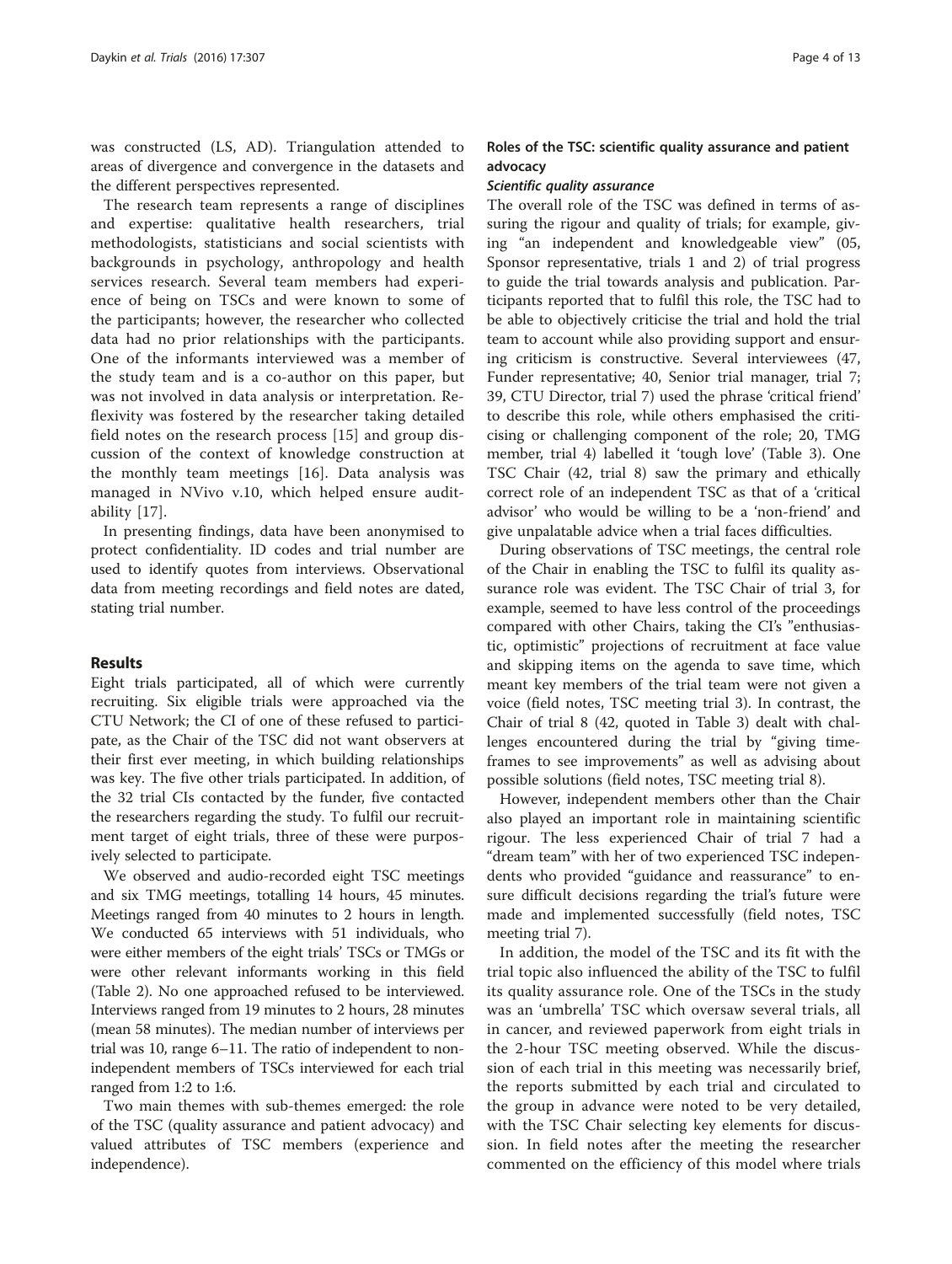# Table 2 Characteristics of interview

<span id="page-4-0"></span>

| Participant ID | Role                        | Gender         | Trial(s) involved in (subject area)<br>where applicable |
|----------------|-----------------------------|----------------|---------------------------------------------------------|
| 01             | TSC Chair (Clinician)       | M              | 1, 2 (oncology)                                         |
| 02             | Senior trial project lead   | M              | 1, 5 (oncology)                                         |
| 03             | TSC coordinator #1          | M              | 1, 2 (oncology)                                         |
| 04             | TSC coordinator #2          | F              | 1, 2 (oncology)                                         |
| 05             | Sponsor representative      | F              | 1, 2 (oncology)                                         |
| 06             | Sponsor representative      | M              | 1, 2 (oncology)                                         |
| 07             | Trial manager               | F              | 1 (oncology)                                            |
| 08             | $\subset$                   | F              | 2 (oncology)                                            |
| 09             | Trial manager               | F              | 2 (oncology)                                            |
| 10             | Trial manager               | M              | 3 (arthritis)                                           |
| 11             | Senior statistician         | M              | 3 (arthritis)                                           |
| 12             | Senior trial manager        | F              | 3 (arthritis)                                           |
| 13             | Statistician                | M              | 3 (arthritis)                                           |
| 14             | C                           | M              | 3 (arthritis)                                           |
| 15             | TSC Chair (Clinician)       | M              | 3 (arthritis)                                           |
| 16             | Trial manager               | F              | 4 (frailty)                                             |
| 17             | TSC Chair (Methodologist)   | M              | 4 (frailty)                                             |
| 18             | C                           | M              | 4 (frailty)                                             |
| $\sim$         | $\tau$ $\sim$ $\sim$ $\sim$ | $\overline{ }$ | $\mathbf{r}$ and $\mathbf{r}$ and $\mathbf{r}$          |

| UO. | Sponson representative    | IVI         | $1, 2$ (oricology) |
|-----|---------------------------|-------------|--------------------|
| 07  | Trial manager             | F           | 1 (oncology)       |
| 08  | CI                        | $\mathsf F$ | 2 (oncology)       |
| 09  | Trial manager             | F           | 2 (oncology)       |
| 10  | Trial manager             | M           | 3 (arthritis)      |
| 11  | Senior statistician       | M           | 3 (arthritis)      |
| 12  | Senior trial manager      | F           | 3 (arthritis)      |
| 13  | Statistician              | M           | 3 (arthritis)      |
| 14  | $\subset$                 | M           | 3 (arthritis)      |
| 15  | TSC Chair (Clinician)     | M           | 3 (arthritis)      |
| 16  | Trial manager             | F           | 4 (frailty)        |
| 17  | TSC Chair (Methodologist) | M           | 4 (frailty)        |
| 18  | $\subset$                 | M           | 4 (frailty)        |
| 19  | TMG Chair                 | F           | 4 (frailty)        |
| 20  | TMG member                | F           | 4 (frailty)        |
| 21  | Trial manager             | $\mathsf F$ | 5 (oncology)       |
| 22  | Statistician              | F           | 5 (oncology)       |
| 23  | $\subset$                 | M           | 5 (oncology)       |
| 24  | Independent TSC member    | M           | 5 (oncology)       |
| 25  | Independent TSC member    | M           | 5 (oncology)       |
| 26  | Trial manager             | F           | 6 (urology)        |
| 27  | Trial manager             | F           | 6 (urology)        |
| 28  | Statistician              | M           | 6 (urology)        |
| 29  | CI                        | M           | 6 (urology)        |
| 30  | TSC Chair (Clinician)     | M           | 6 (urology)        |
| 31  | Independent TSC member    | M           | 6 (urology)        |
| 32  | TMG member                | M           | 6 (urology)        |
| 33  | Trial manager             | F           | 7 (psychology)     |
| 34  | CI                        | F           | 7 (psychology)     |
| 35  | PPI Representative        | M           | 7 (psychology)     |
| 36  | TSC Chair (Clinician)     | $\mathsf F$ | 7 (psychology)     |
| 37  | Independent statistician  | M           | 7 (psychology)     |
| 38  | TSC member                | M           | 7 (psychology)     |
| 39  | CTU Director              | F           | 7 (psychology)     |
| 40  | Senior trial manager      | F           | 7 (psychology)     |
| 41  | Trial manager             | F           | 8 (oncology)       |
| 42  | Chair (Clinician)         | M           | 8 (oncology)       |
| 43  | PPI representative        | F           | 8 (oncology)       |
|     |                           |             |                    |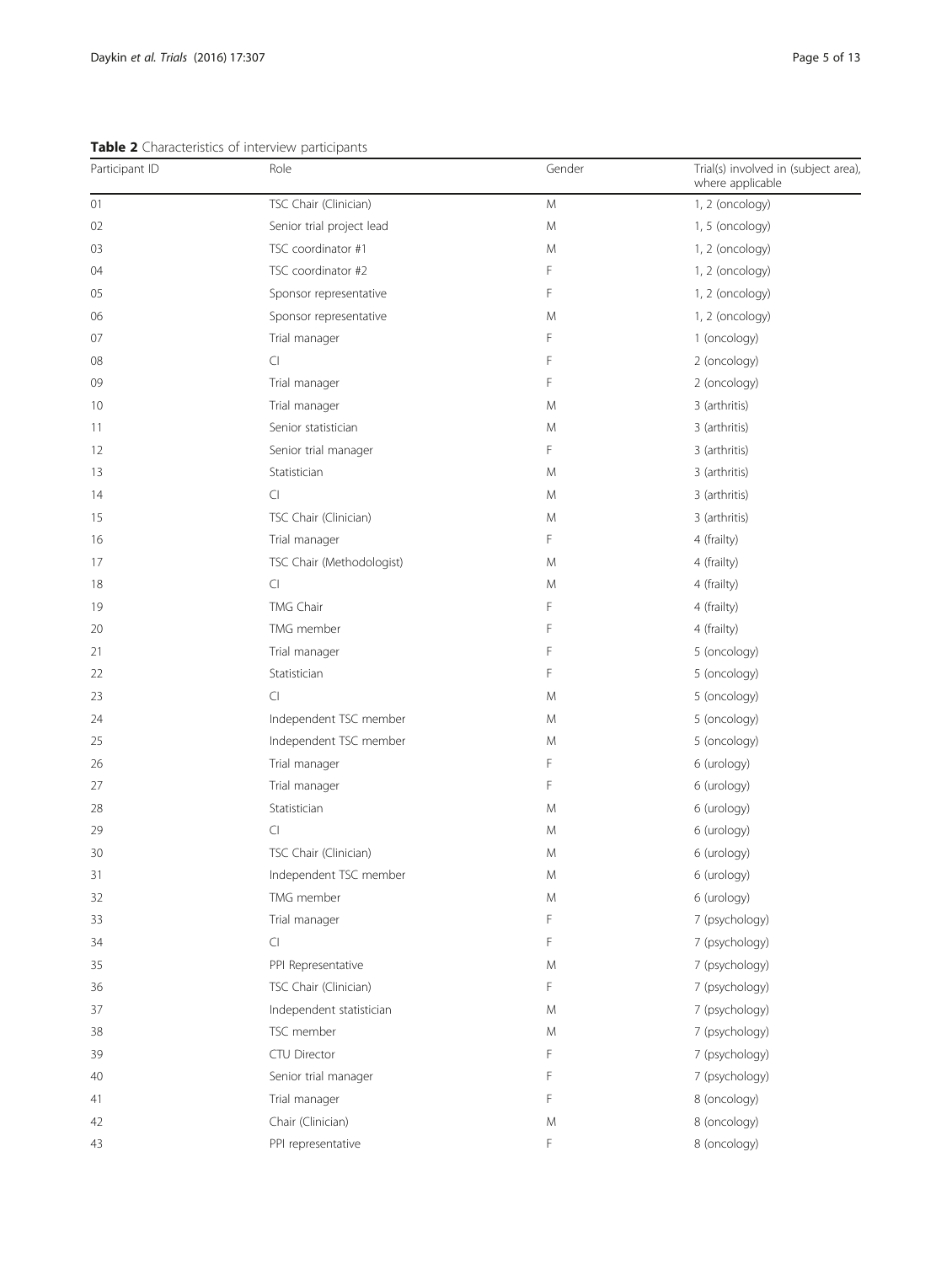| 44 | Senior statistician              | M | 8 (oncology) |
|----|----------------------------------|---|--------------|
| 45 | Sponsor representative           | M | 8 (oncology) |
| 46 | CI of other trial/member of TSCs | M | n/a          |
| 47 | Funder representative            | M | n/a          |
| 48 | Sponsor representative           | M | n/a          |
| 49 | Funder representative            |   | n/a          |
| 50 | Senior statistician              |   | n/a          |
| 51 | Funder representative            |   | n/a          |

<span id="page-5-0"></span>Table 2 Characteristics of interview participants (Continued)

are of a similar nature. Those interviewed from the TSC suggested that the umbrella model would not work well for complex interventions or when the trial itself is complex:

Where it's an adaptive trial, lots of different activities, it might be better that we've got a TSC that adapts to the trial, similarly if you got a number of different trial groups involved… That's one reason why you wouldn't want… to use an umbrella TSC every time. The other is actually is the way that they engage: there is a difference in the way they engage at the two hour meeting, looking just at your trial… compared to a

meeting where they meet for 5 or 20 minutes. (02, Senior trial project lead, trials 1 and 5)

The same respondent highlighted the benefits of the umbrella model:

Those guys know their stuff, they know their way around the trials pretty well and the issues come up time and time again and they read the papers… There are plusses and minuses of the umbrella approach and the standing trial approach, I'd say. I've experience of using both and I think they both work fairly well. (02, Senior trial project lead, trials 1 and 5)

| Table 3 TSC as 'critical friend', provider of 'tough love' or 'critical advisor': exemplifying quotes |  |
|-------------------------------------------------------------------------------------------------------|--|
|-------------------------------------------------------------------------------------------------------|--|

| TSC as 'critical friend'        | The ideal function of the Trial Steering Committee [is to] act as a critical friend to the trial,<br>whereby they support the trial to some extent but then they do also ask the awkward<br>questions and hold them to account. (50, Senior statistician)                                                                                                                                                                                                                                                                                         |
|---------------------------------|---------------------------------------------------------------------------------------------------------------------------------------------------------------------------------------------------------------------------------------------------------------------------------------------------------------------------------------------------------------------------------------------------------------------------------------------------------------------------------------------------------------------------------------------------|
|                                 | It was really important to have that external objective view of looking at the data<br>independently, but also, them being our critical friends, advising us and supporting us<br>through this they're there to support and help, they're not just there to chastise. (40,<br>Senior trial manager, trial 7)                                                                                                                                                                                                                                      |
| TSC as provider of 'tough love' | [The role of a TSC] is, I think, tough love. (Laughter) They've got to be on your side<br>Because if you've got a TSC that's against you, you might just as well hand the money<br>back now. (Laughter) They've got to kind of be in your corner, but I think they've got to<br>be tough. (20, TMG member, trial 4)                                                                                                                                                                                                                               |
|                                 | If I don't walk out of these meetings feeling like I've been given a bit of a kicking then they<br>haven't done their job properly, that's what they're there to do  it's their job to point<br>out the things that we should be doing better. (23, CI, trial 5)                                                                                                                                                                                                                                                                                  |
| TSC as 'critical advisor'       | Interviewer: When I've asked that question of other people, they value the TSC being a<br>critical friend.                                                                                                                                                                                                                                                                                                                                                                                                                                        |
|                                 | 42, TSC Chair, trial 8: No, you can't. It's not a friend. A friend implies that the relationship<br>is a good one and always amicable. I wouldn't hesitate to be a non-friend if I thought it<br>was wrong. Critical adviser – better. However, friend does imply that, "We'll sit round the<br>table like friends and we'll just discuss this and what we say will be okay for you." So criticism;<br>yes, advice; yes. Friendship almost comes as a side issue.                                                                                 |
|                                 | Interviewer: Perhaps the friend bit was them implying that you need to be on their side?                                                                                                                                                                                                                                                                                                                                                                                                                                                          |
|                                 | 42, TSC Chair: You're not.                                                                                                                                                                                                                                                                                                                                                                                                                                                                                                                        |
|                                 | Interviewer: You're not?                                                                                                                                                                                                                                                                                                                                                                                                                                                                                                                          |
|                                 | 42, TSC Chair: No. You're independent. So the words of wisdom that you give may be<br>words they don't want to hear. Maybe we're going to say, "Right, this trial needs to be<br>shut. It's not working." That's happened three or four times it the last couple of years, in<br>other trials groups. It's not a matter of cutting your losses. It's a question of making sure<br>that it's the ethically proper thing to do. So I'm very keen that meetings are conducted in<br>a friendly environment but we are there as advisers and critics. |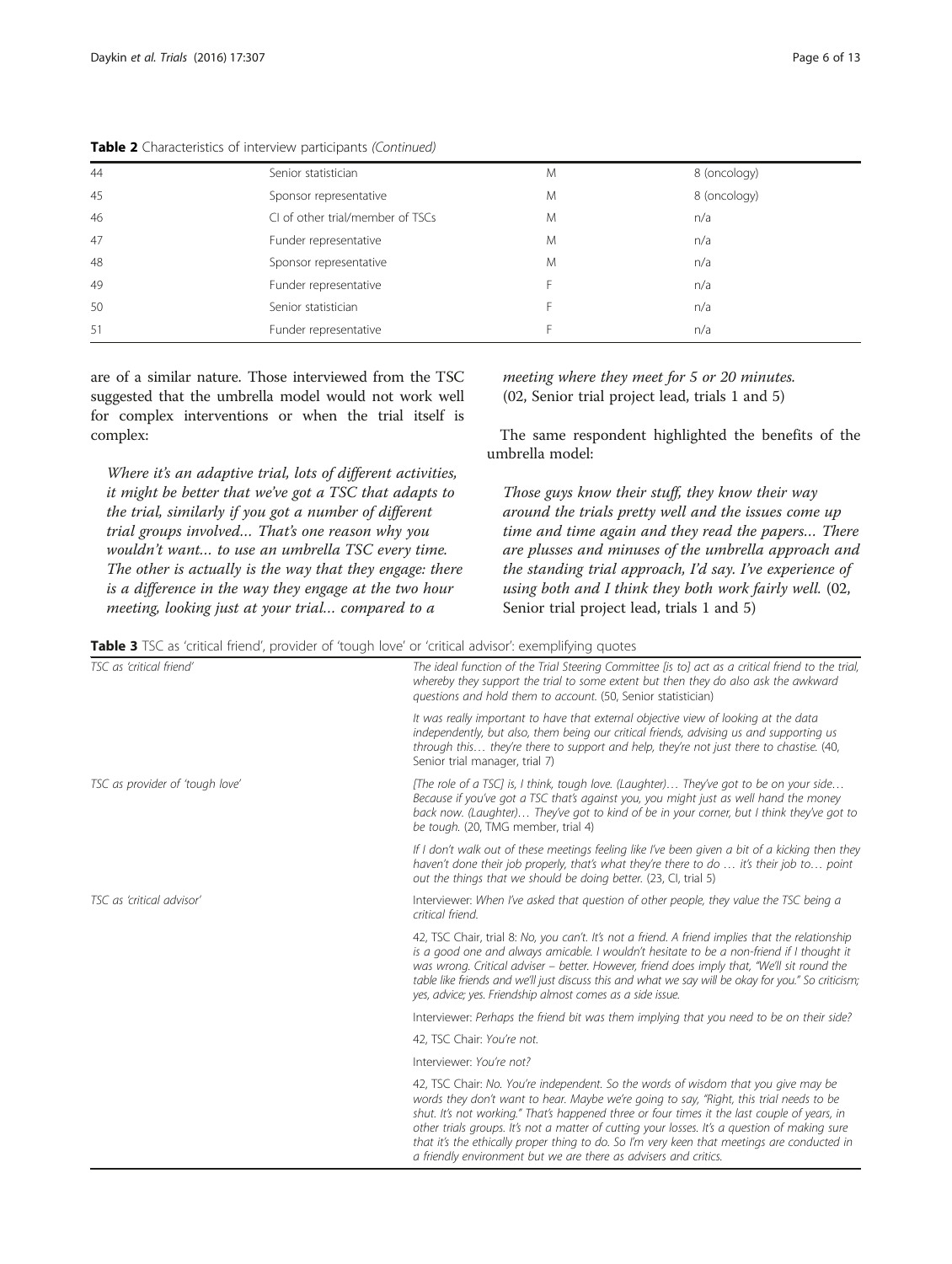While the majority of respondents valued the TSC and its contribution to the trial, one CI questioned the scientific worth of the TSC. He acknowledged the value of having a body to provide an 'external check' on trial conduct, but in practice thought a TSC had very little impact:

It seems, to a large extent, to be a rubber-stamping process … an external group checking what you're doing. But I'm not sure it makes a huge difference as to the way the trial runs. (29, CI, trial 6)

The Chair also felt ambivalent about the value and contribution of his TSC when the trial, he believed, was running smoothly, and hence the TSC had little to contribute:

I mean, there wasn't very much on the agenda really, it's rather formulaic … because it's going quite well there isn't a lot to say really.  $(30, TSC Chair, trial 6)$ 

In contrast, members of the trial team overseen by this TSC gave specific examples of how the independent TSC members had aided the running of the trial:

So he (independent member) gave us some great input on improving return rates because he'd worked on a trial where they'd used text messages before. (28, Senior statistician, trial 6)

The trial manager suggested a reason for this difference of opinion regarding the value of the TSC:

I think it is because I look at things on a day-to-day level, whereas [CI] perhaps looks at things on a much more broader basis…I value something like an increase in the questionnaire return rate but he (CI) won't see it as being such a big thing as I do. (26, Trial manager, trial 6)

These contrasting perspectives highlight the idea that value is judged from a particular viewpoint: different members of the trial team may value different forms of input from a TSC. They also suggest that the role of the TSC may change depending on how well a trial is doing, from rubber-stamping when things are going well to being more critical and directive at other times.

# Patient advocacy

An additional role of TSCs highlighted in the data was that of patient advocacy. The responsibility of the committee towards patients participating in trials was emphasised in interviews and observed in meetings

("patient value and safety… that's the guiding thing" (31, TSC Independent member, trial 6)). The role of the TSC as 'patient advocate' (42, TSC Chair, trial 8; 45, Sponsor representative, trial 8) was evidenced in phrases such as the patient being the 'the only reason we're here' (01, TSC Chair, trials 1 and 2) and the 'end point in everything', 'the top of the pile' (42, TSC Chair, trial 8).

During the TSC meeting attended for trial 7, the early stopping of recruitment several months earlier was discussed, and the prioritisation of patient wellbeing was clear:

37, Independent statistician, trial 7: That was really the bit I was most interested in… what was going to happen with the patients?

34, CI, trial 7: We did have worries. You remember we set up telephone lines and all this. (Extract from TSC meeting, trial 7)

What there was complete agreement about, was concern for participants and the welfare of participants in the trial. (39, CTU Director, trial 7)

The CI described therapeutic alternatives to the trial intervention offered to participants who had not yet started therapy, commenting that "the research therapists were brilliant" (34, CI, trial 7, quoted from TSC meeting). The team discussed a potential future publication on best practice in stopping trials of psychological interventions, given their thorough approach to considering participant well-being.

As this demonstrates, patient advocacy was not distinct from or in conflict with the scientific quality assurance role of the TSC; rather, protecting patient well-being was often perceived as intrinsic to assuring trial quality. However, an independent TSC member highlighted that the roles of scientific quality assurance and patient advocacy might be prioritised differently by TSC members:

I think in a philosophical way, [the role of the TSC] is to protect the patient, and then the integrity of the trial. I think that should be clear… it puts the interest of the patient first and foremost. As an independent, you are making sure that that is observed. (37, Independent statistician, trial 7)

The participant differentiated 'patient safety' from 'patient well-being, arguing that the latter is the remit of the TSC, while the former is the responsibility of the DMC:

It's to protect the patient… not just the safety, I think the well-being… because strictly speaking, the safety of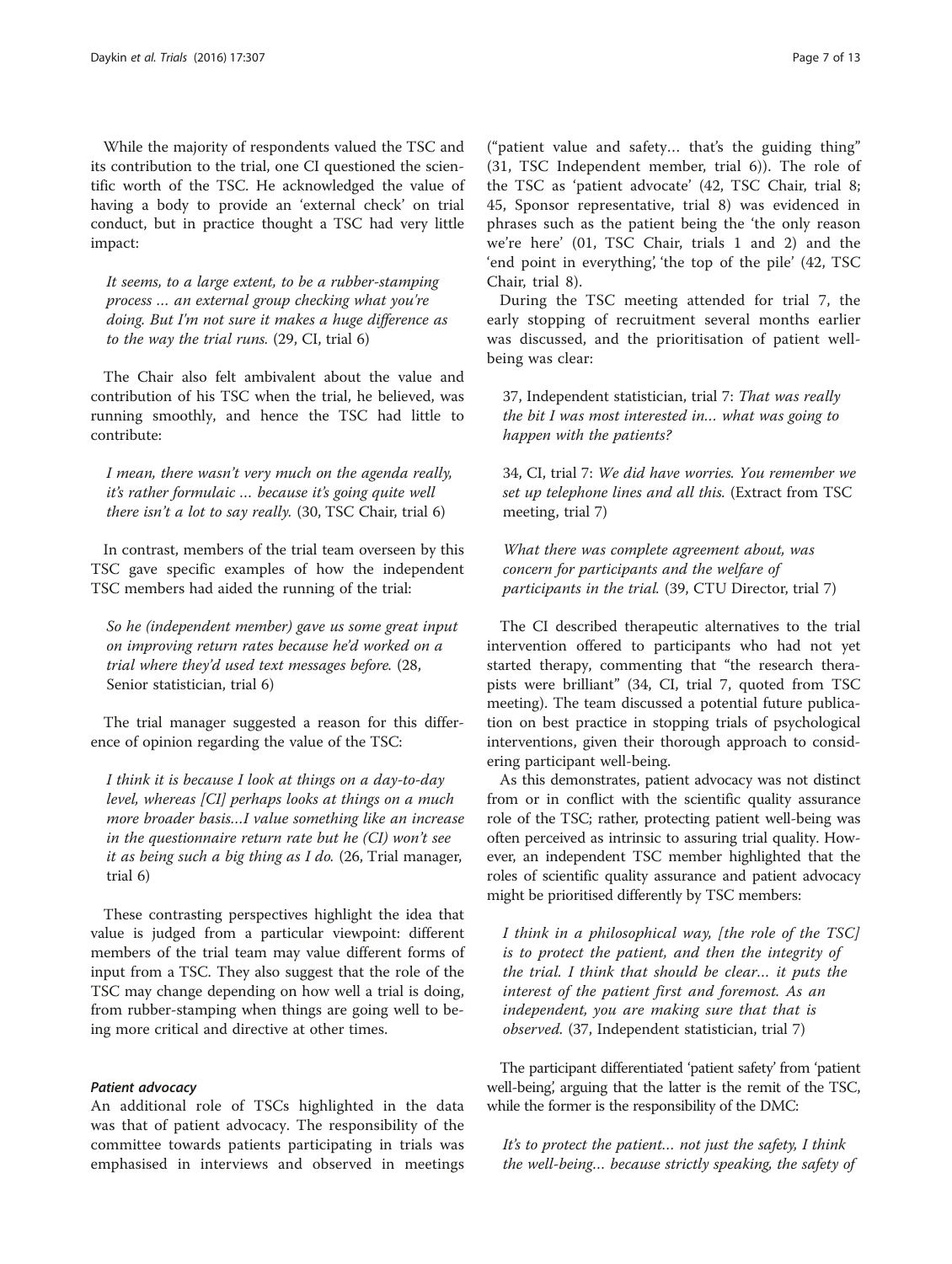the patient is the exclusive reserve of the DMC. (37, Independent statistician, trial 7)

#### Attributes of TSC members

For TSC members, particularly Chairs, to fulfil their roles, two attributes emerged as essential: relevant experience and impartiality through their independence. In particular, both were seen to enhance the rigour of a trial and enable quality assurance. However, while there was broad agreement about the types of experience among TSC members that were of value to a trial, there was less consensus about the meaning of independence and how it could be successfully implemented in practice.

#### Experience

Experience in three domains was valued in TSC members: experience of running a trial, experience of sitting on a TSC or DMC and experience or expertise in a particular clinical or methodological area.

Participants acknowledged the complexity of trials and valued TSC members' prior experience of involvement in or running a trial. The value of experiential knowledge lay in being able to bring practical solutions to problems from their own experience of conducting trials:

A different view of the world, potentially, but also, 'Well, when we tried that, it did not work, so we tried this. Maybe you want to give this a try' … To suggest solutions from your past experience, your past knowledge. (38, TSC Independent member, trial 7)

Experience of sitting on DMCs or TSCs was also highly regarded by those who were active TSC members. A TSC Chair who was relatively inexperienced appreciated the knowledge and capability of the other two independent members on the committee who were experienced in this role, especially when the trial went through a challenging period. Without their TSC experience, the Chair felt that her role would have been a lot more stressful:

I probably would have asked permission, probably, to seek advice elsewhere, but [the TSC independent members] were extremely experienced and couldn't have been better. (36, TSC Chair, trial 7)

However, as this kind of advice and support are currently provided informally, some interviewees suggested forming a national level advisory board that would advise in complex situations:

There could be some sort of scientific advisory board, or methodological advisory board… So that when you did hit the buffers, you know… there would be a mechanism for saying, "Look we're in difficult circumstances here."… You could actually have an emergency TSC, of the great and the good, to descend on the trial. (37, Independent statistician, trial 7)

The value of experience in specific clinical and methodological areas was also evident in observational data. In the observed meeting from trial 8, for example, independent TSC members gave advice to the trial team regarding recruitment processes and outcome assessment burden, and informed the less experienced Chair about publication policies.

To ensure relevant experience among TSC members, the Clinical Trials Unit Directors interviewed described informal apprenticeship schemes within their units where those with less trial oversight experience could gain experience of TSCs and access relevant training. There were different models of these apprenticeship schemes, including junior staff taking an observer or non-voting role on a TSC or gaining prior experience on a DMC to improve understanding of committees' respective roles and responsibilities:

The easier way to get experience of this, as trial oversight, is as an observer or a non-voting member of a TSC. Then you become a voting member of a TSC. When you've got a broad range of experience, you then come on a DMC. (39, CTU Director, trial 7)

When you've been on a DMC and had really difficult decisions to make, you can kind of appreciate how much is involved and usually how much racking of brains has gone into it. If you're aware of that from the other side sitting on a TSC you think even harder before you overturn the DMC decision. (44, Senior statistician, trial 8)

Independent TSC members were in favour of a more formal and national approach to the concept of TSC apprenticeships, which could be incorporated into the continuous professional development of research staff.

There should be a national bureau or a national register of TSC and DMC members. It should be part of my academic obligation say, to take part in four a year, or something… If we organised it on a national level, and actually had proper training programmes, on the back of that, so that more junior members of staff could get trained up, and kind of get their pilot's licence  $-$  that's the way to do it. (37, Independent statistician, trial 7)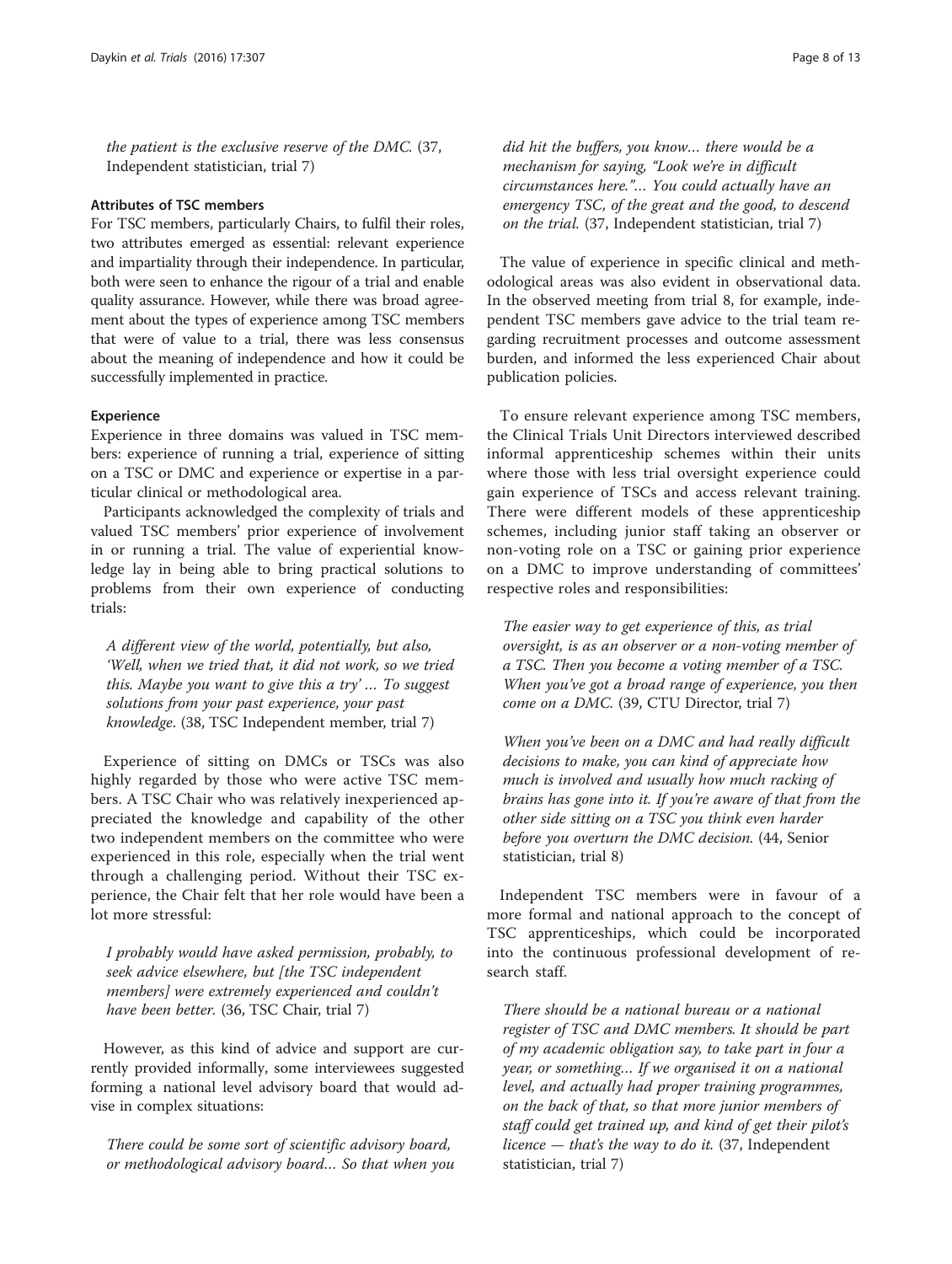Establishing a national apprenticeship system was seen to safeguard the quality of future trial oversight committees and prevent a dearth of suitably experienced people capable of protecting the participants of future trials.

# Independence

#### Valued, but difficult to operationalise

Trial teams valued the independence of the external members of the TSC, associating their distance from the design and day-to-day management of the trial with their ability to give impartial advice. In particular, the absence of a 'vested interest' was seen as essential in enabling the TSC to fulfil its patient advocacy role:

If you have a vested interest in the outcome of the trial as a clinician – trial management, we've invested in the protocol, we want to deliver it … I would hope that we would always have the same approach in thinking about patients first, but I think it's that assurance really, they don't have invested interest. (12, Senior trial manager, trial 3)

One CI reflected on how independence provided a valuable check on the emotional and intellectual investment of trial team members, which might put them at risk of prioritising recruitment or early release of data over patient welfare:

The independence was key, because at that time, I would have done anything to not have the trial stopped. Really, it was correct that it should have been, as per Protocol. Now that things have calmed down, you think, "That is how it should have been." (34, CI, trial 7)

The independence of TSC members was also valued by sponsors and funders. Sponsors were conscious of the wider community's perception of the quality of a trial. They valued independence as it provided a quality kite mark that signalled to outsiders the 'integrity' (48, Sponsor representative) of the trial:

For external purposes it's important as well, just how it's perceived by people outside, I think that's important…for the rigour and for the integrity of the trial. (48, Sponsor representative)

Funders particularly appreciated independent TSC members during challenging times in the life of a trial, such as when decisions about continuation of the trial were needed. The independent TSC members were considered crucial at such times, given potential biases about trial viability among non-independent members:

Obviously [for] those that have been involved in developing the study … I think it's quite difficult to remain unbiased towards continuation of the study. (49, Funder representative)

However, perspectives varied as to how 'independence' should be defined. Funder representatives were aware of the difficulties of implementing independence, particularly in the context of trials within in a specific clinical area, in which the same individuals are involved in multiple roles:

From a tight knit [clinical] community the same people that are either the chief investigators, serving on a Trial Steering Committee, serving on our Peer Review Committee, are the same people year after year, you know… (49, Funder representative)

According to some funders' requirements, independent TSC members should neither be from the same institution as any of the applicants or members of the trial team, nor part of an institution where participants are being recruited. The narrowness of this definition was criticised due to both the difficulty of implementing it and its potential threat to trial conduct. In multi-centre trials involving many known experts in the field, independent members were difficult to find; in the words of one CI, it "really leaves you kind of short of places to look" (29, CI, trial 6). In one trial, an independent member had to resign from the TSC because they changed jobs, disrupting trial oversight:

We got a new independent member because one of the members … who's actually been the one who's made a lot of the good suggestions about what we can do about recruitment and so on… he's moved here, and somehow or other that's now a conflict of interest, and I think why? I mean, I still don't know the bloke and his expertise hasn't changed just because he's moved institution, but suddenly he can't be an independent member. (29, CI, trial 6)

Some participants argued that institutional affiliation was less of a threat to independence than one's relationship (e.g. frequent collaborations) with the trial team. While this was acknowledged by a Director within a funding body, he still maintained that employment in a separate institution is the key factor determining independence:

People are never a hundred per cent independent in the sense that they're often known to, and in fact they're nominated by the investigators themselves… but they are nevertheless independent in a sense [that] they're not from the same institution and certainly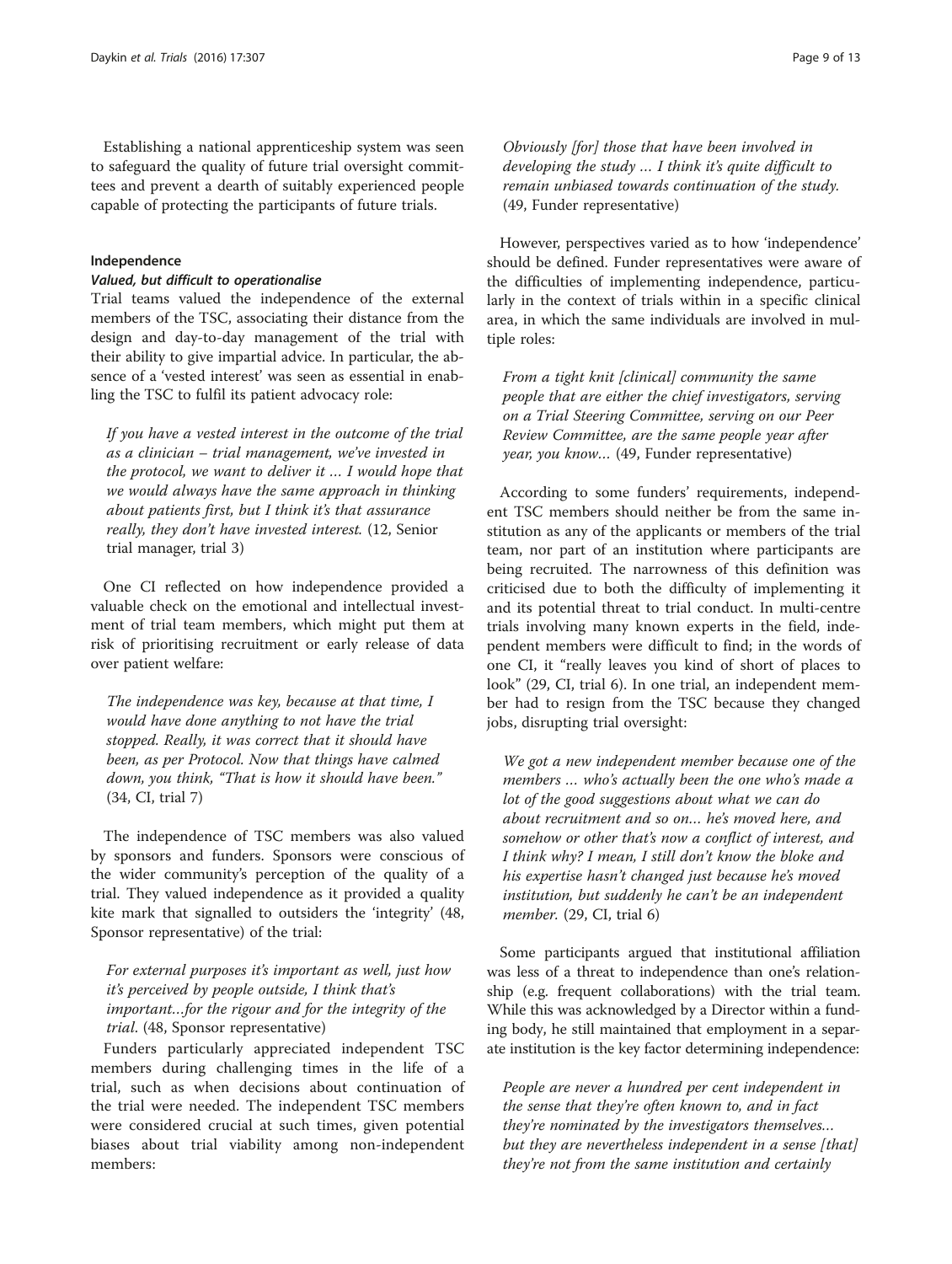aren't co-applicants and grant holders on the same study. (47, Funder representative)

Scientific quality of a study was considered at risk when trial teams were required to approach 'independent' members outside the specific clinical area and/or who lacked the detailed knowledge that may be helpful to the trial. This could occur when existing experts were judged to be too close to the trial or its team. The requirement of independence thus came into tension with the valued attribute of relevant experience:

It is difficult to describe the  $[d$ isease  $x]$  clinical community as anything other than a web… everyone's interconnected in some way… it's a small world, so if you want that experience, if you want people who know the area, it's going to be very difficult to get people who aren't in some way connected. (02, Senior trial project lead, trials 1 and 5) The [funder] fired me [from a DMC], on the basis that by moving back to  $[city X]$ , I was now at the institution where one of the minor grant holders was… If you insist on that independence, two things are going to happen. First of all, almost by definition, you are going to get someone who is out of the field. However good they are, they're not going to know about this specific clinical area. Secondly, you run the risk of just getting somebody who isn't very good. (38, TSC Independent member, trial 7)

# 'Going native' and the appointment of independent TSC members

The funders interviewed expressed concerns about independent TSC members losing their independence over time through their engagement with the trial and the non-independent members of the TSC. The term 'going native' was used to describe their perception of a lessening of impartiality by independent TSC members who became too close to the trial team. This was of disquiet to funders, as they saw the TSC as potentially at risk of colluding with the trial team, reducing the rigour of a trial:

We use the phrase "TSCs go native", where they rather forget that they're there to provide the independent function and…they change into more like the Trial Management Group and see their role as, as there to support the researchers. My own view is that that's unhelpful. (47, Funder representative)

Although there were no obvious examples of this in the observational data, as mentioned above, TSC Chairs varied in the extent to which they questioned trial team members, with some accepting their reports at face value and others exhibiting a more critical approach.

For independent TSC members, negotiating their role in contributing expertise to a study, while also remaining independent, could be challenging:

On the one hand, you don't want to be completely dogmatic about this… you see a car crash 100 yards down the road, you don't sit on your hands and say, "Well I'm duty bound not to, you know, not to mention this." But on the other hand, you do have to be careful, that you don't roll your sleeves up and without really realising it, change your role, from being an independent trials team committee, to another organ of the research team. (37, Independent TSC member, statistician, trial 7)

The risk of loss of independence was reported to be a prime motivator for funders seeking control over the appointment of external TSC members and the right to appoint new members. However, TMG and TSC members expressed concerns about this arrangement, questioning whose interests were being served in establishing the TSC, the funder's or patients'. Independent TSC members and CTU Directors in particular thought that some funders were increasing their control of governance of the TSC while paying inadequate attention to the need for the TSC to be independent from the funder. This was described as shifting the focus away from quality assurance on 'behalf of the funder' towards 'protecting the purse' of the funder:

One of the things, I think… that the [funder] needs to grasp, is that it's not about protecting their purse, because there's a danger with the way that the [funder] is pushing it: the TSC is seen as protecting the funder rather than holding everybody to account and working to ensure that this is delivered on behalf of the funder. It's quite a subtle difference… Some TSC chairs, I think, see themselves as closer to the funder than others, and that's another form of conflict of interest, if you're too close to the funder. That's not acknowledged at all. (39, CTU Director, trial 7)

For some respondents, the nature of the relationship between funder and TSC was therefore critical to the TSC's ability to fulfil its patient advocacy role. One independent member of a TSC argued that the scientific community, not the funder, should appoint experts to the TSC to uphold the interests of patients:

The TSC is supposed to be an independent organisation, whereas [a Funding Director] now has very definitely seen it as first and foremost representing the funder's interest. Now, I said to him, "Look if you just take those letters that you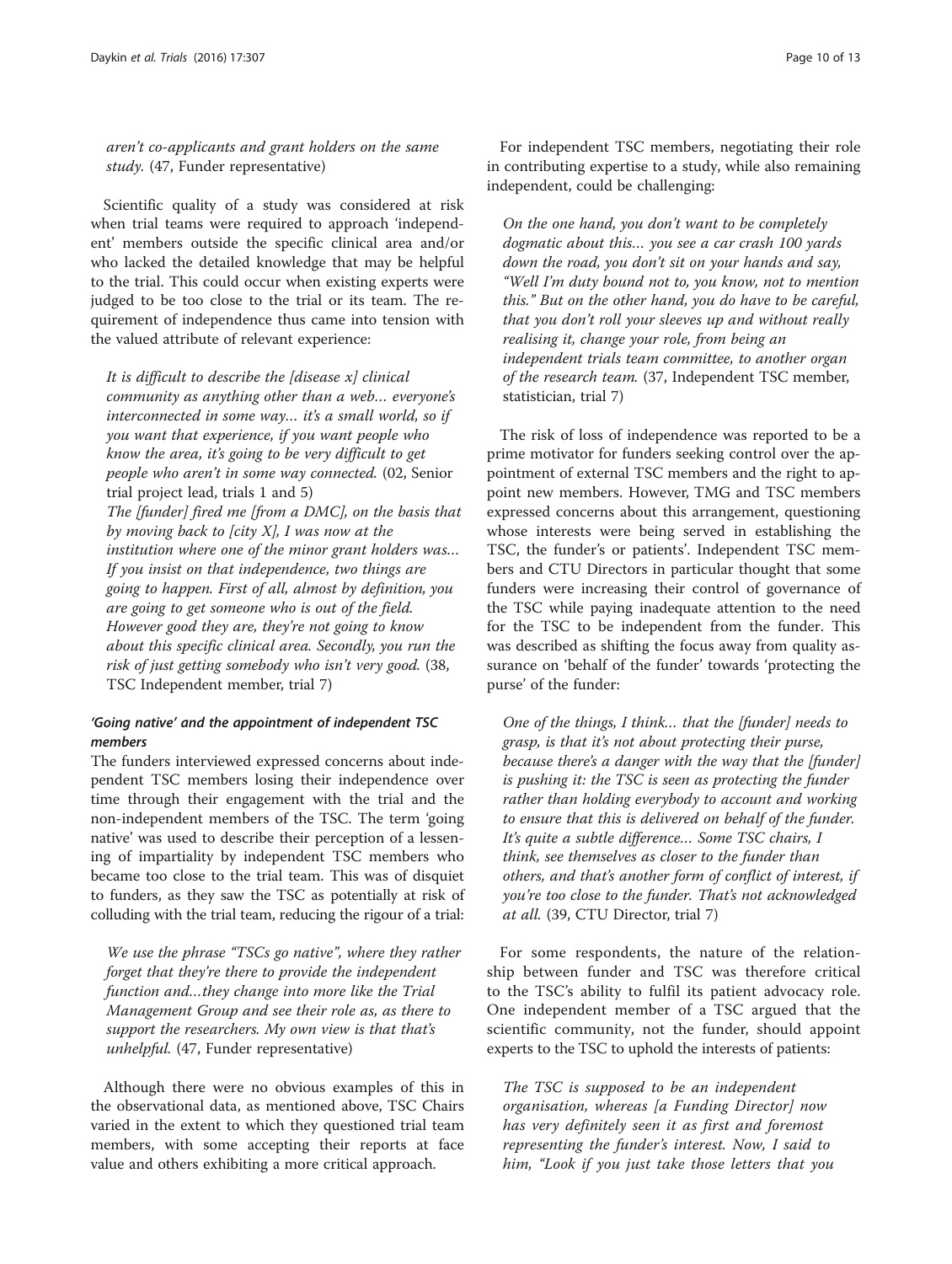are sending out to all the independents [TSC members] that explains their role, just cross out [funder's name] and put in [pharmaceutical company's name], and it will make very uncomfortable reading." (38, TSC independent member, trial 7)

# **Discussion**

This study, the first to explore using qualitative methods the role of TSCs in trials, demonstrates tensions and ambiguities in the roles expected of a TSC and the attributes valued of TSC members. Scientific quality assurance and patient advocacy were identified as the primary roles of the TSC. The quality assurance afforded by the TSC was understood in subtly different ways, reflected in characterisations of the TSC as a supportive 'critical friend', a provider of 'tough love' or a 'critical advisor' not afraid to give unpalatable advice. In general, TSCs were highly valued for the role they played in steering trial conduct, although perceived value could differ between people involved in different capacities in the same trial.

In fulfilling the role of quality assurance, the attributes of experience and independence were seen as critical. Experience enabled TSC members to provide wellinformed advice; independence, to remain impartial and balance the potential for biases in the trial team. However, we found that the requirements of experience and independence could conflict. Operationalising funder definitions of independence was difficult, particularly in niche fields of expertise. Here, strict requirements of independence were perceived as potentially detrimental to the running of a trial, preventing the recruitment of TSC members with relevant experience and expertise. Independence, and therefore quality assurance, was also reportedly threatened by TSC members 'going native' and losing impartiality. This phenomenon motivated funders' own selection of independent TSC members. However, the propriety of this involvement by funders was debated, with some seeing independence of the TSC from the funder as critical to the TSC's ability to fulfil its patient advocacy role.

Findings from this study have clear implications for revisions of the MRC's guidance and terms of reference for TSCs [[1, 2](#page-12-0)]. The tensions we identified point to a lack of clarity in existing guidance in the following areas:

1. The responsibility of the TSC: Is the TSC's primary responsibility to uphold the interests of the funder/sponsor, patient, or both? If the latter, then how should the needs of each be balanced? If primary responsibility of the TSC is to the patient, what does this mean for involvement of the funder in trial governance?

- 2. The meaning of 'independence' in the context of a TSC: How should 'independence' be operationalised, particularly in narrow specialisms in which relatively few people have relevant expertise and experience?
- 3. The selection of independent TSC members: Related to item 1 above, what should the role of the funder be in selecting TSC members? Can the interests of patients be upheld if a funder is involved in this choice?

We recommend a revised version of the MRC guidance and terms of reference take into account the current ambiguity and lack of clarity in these areas. Clear guidance, standardisation of processes and transparent decision-making in these areas are needed. The development of consensus about the appropriate definition of independence and strategies for operationalising this when establishing a TSC would contribute towards achieving this. Recent MRC and NIHR guidance clearly indicate a move towards the TSC acting on behalf of the sponsor and funder [[4\]](#page-12-0), but debate is needed. Should the TSC first and foremost represent sponsors' and funders' interests? Or should its role primarily be as an independent organisation providing overall supervision of the trial? Our study participants gave particular weight to the 'patient advocate' role of the TSC, even above their recognised role in ensuring trial integrity [[18\]](#page-12-0), and differentiated between the responsibility of the DMC for patient safety and the responsibility of the TSC for patient well-being. However, ensuring patient well-being is not currently identified in the MRC Guidelines as one of the key responsibilities of the TSC [[2\]](#page-12-0). Updates to TSC terms of reference should consider giving greater prominence to the promotion of patient well-being during the oversight process.

This study has strengths and limitations which should be considered in interpreting the transferability of our findings. We utilised multiple ethnographic methods, which allowed an in-depth exploration of the role of TSCs from several perspectives that would not be possible using quantitative or single methods alone. In particular, our observational data demonstrated how differences in chairing styles impacted the ability of a TSC to provide quality assurance and gave insight into how the patient advocacy role of the TSC plays out in a TSC meeting. The eight UK trials in our study are not representative of all randomised trials: seven were funded by one UK funder of trials and the other by a charity; trials funded through other sources and in other countries may face different issues. Furthermore, we selected trials experiencing challenges, and believe this gave us added insight into the role of TSCs. However, an interesting area for future research would be to compare our findings with the reported roles and value of TSCs in trials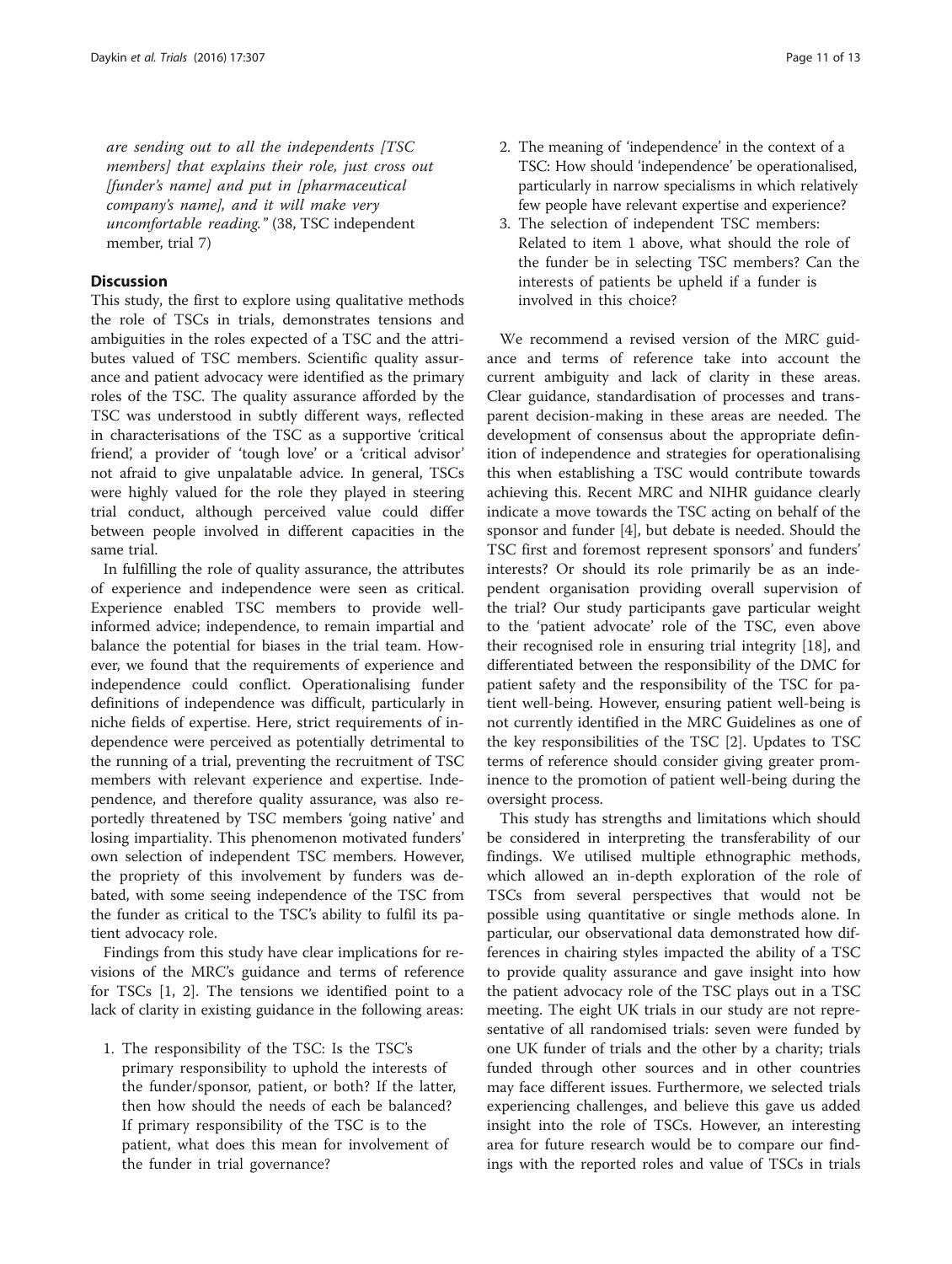which are not undergoing such difficulties, as experiences and opinions may differ.

Our findings support and add to the findings from the expert panel of Harman et al. [[8](#page-12-0)]. We found the nature of independence to be a key ambiguity in the characterisation of TSCs. The experts in Harman's study, like the respondents in this study, raised the question of to whom the TSC was primarily responsible and how this influenced their independence. Ensuring relevant experience and skills among TSC members was also raised in both studies, suggesting that capacity building is an area that requires attention as the field develops. Participants in our study discussed informal apprenticeship schemes designed to 'train up' less experienced staff who would become the independent TSC members of the future. To ensure the consistent training of potential independent TSC members, a formal national apprenticeship scheme was suggested. Such a scheme could work if the processes and time required for apprentices to observe and reflect on TSC meetings with appropriate mentors are clearly articulated and factored into the funding of trials. The apprenticeship scheme would provide experiential 'on-the-job' training of TSC functioning, and not just classroom-based teaching of particular skills (e.g. statistics).

We found that three types of experience among TSC members were valued: experience of running a trial, experience of sitting on a TSC or DMC and experience or expertise in a particular clinical or methodological area. All three of these areas of experience were stated as requirements of TSC members in a recent survey of registered CTUs [[7\]](#page-12-0). However, this study provides further insight as to why trial teams value these types of experience. Where TSC Chairs or independent members lacked this experience, participants suggested that a national Advisory Board would be useful to advise independent TSC members in complex situations, e.g. when facing challenging decisions such as stopping a trial.

Further research is needed to grow the evidence base regarding trial oversight. In particular, the relationships between TSC members, the TMG and DMC, and the role of the TSC Chair emerged as important in understanding trial oversight in practice; the DAMOCLES project reported similar findings in relation to DMCs [\[6](#page-12-0)]. Further in-depth investigation in these areas is warranted. In addition, it was beyond the scope of this paper to explore the role of PPI representatives in trial oversight and conduct, and future research in this area is needed [\[19\]](#page-12-0).

#### Conclusions

This qualitative study of the TSCs of eight clinical trials facing challenges revealed that independent TSC members provide impartial and informed advice to improve scientific rigour and to act as trial participants' advocates to ensure their well-being. However, we found tensions

and ambiguities in the roles expected of TSCs and the attributes valued of TSC members. In particular, the requirements of both independence and experience could conflict, impacting the quality assurance role of the TSC. Although independence of TSC members is valued, operationalising funders' definitions of independence can generate logistical issues. Concerns were raised regarding whose interests are served by funders' criteria of independence; in particular, funders' selection of TSC members was thought to have detrimental ramifications for the TSC's patient advocacy role. These findings should be incorporated in revising guidance and terms of reference for TSCs.

#### Abbreviations

CI, Chief Investigator; DMC, Data Monitoring Committee; EME, Efficacy and Mechanism Evaluation Programme; MRC, Medical Research Council; NHS, National Health Service; NIHR, National Institute for Health Research; TM, Trial Manager; TMG, Trial Management Group; TSC, Trial Steering Committee.

#### Acknowledgements

We thank all the participants in this study. We gratefully acknowledge the contribution of the NIHR HTA programme in recruiting our case studies. This work was funded by the Medical Research Council (MRC) Network of Hubs for Trials Methodology Research (HTMR) (MR/L004933/1-R34) and undertaken with the support of the MRC ConDuCT Hub (Collaboration and innovation in Difficult or complex randomised Controlled Trials - G0800800).

#### Authors' contributions

AS, JAL, SM, GS, MS and CG were applicants on the grant that funded this study. AD was the Research Associate appointed to the study, conducting the interviews, observations and data analysis with the support of AS, JAL, SM, GS and HC. AD produced the first draft of this manuscript. LS contributed qualitative expertise, conducted additional analyses and redrafted the manuscript. JAL was co-principal investigator with AS, jointly conceived the study, facilitated recruitment of case studies, supported data analysis and contributed to the final draft of the manuscript. SM, GS and HC read and commented on components of the data to support data analysis and commented on the final draft of the manuscript. MS and CG facilitated recruitment of case studies and commented on manuscript drafts. RM supported data collection and commented on the final draft of the manuscript. AS was co-principal investigator with JAL, jointly conceived of the study, advised on its conduct, supported data analysis and developed the first draft of the manuscript to final draft. All authors read and approved the final manuscript.

#### Competing interests

The authors declare that they have no competing interests.

#### Consent for publication

Written informed consent was obtained from all participants for publication of their anonymised data and individual details in publications and presentations arising from this study. Care has been taken care to anonymise participants and trials such that they will not be identifiable in the paper. The consent forms are held by the authors and available for review by the Editor-in-Chief.

#### Ethics approval and consent to participate

The study was approved by the University of Bristol Faculty of Medicine and Dentistry Research Ethics Committee. NHS research governance approval was gained where data collection took place on NHS premises or included NHS staff. All interview participants gave written informed consent.

#### Author details

<sup>1</sup>MRC ConDuCT Hub for Trials Methodology Research, School of Social and Community Medicine, University of Bristol, Bristol BS8 2PS, UK. <sup>2</sup>Formerly: Health Services Research Unit, University of Aberdeen, Aberdeen AB25 2ZD, UK. <sup>3</sup>Trinity Centre for Practice and Healthcare Innovation, School of Nursing